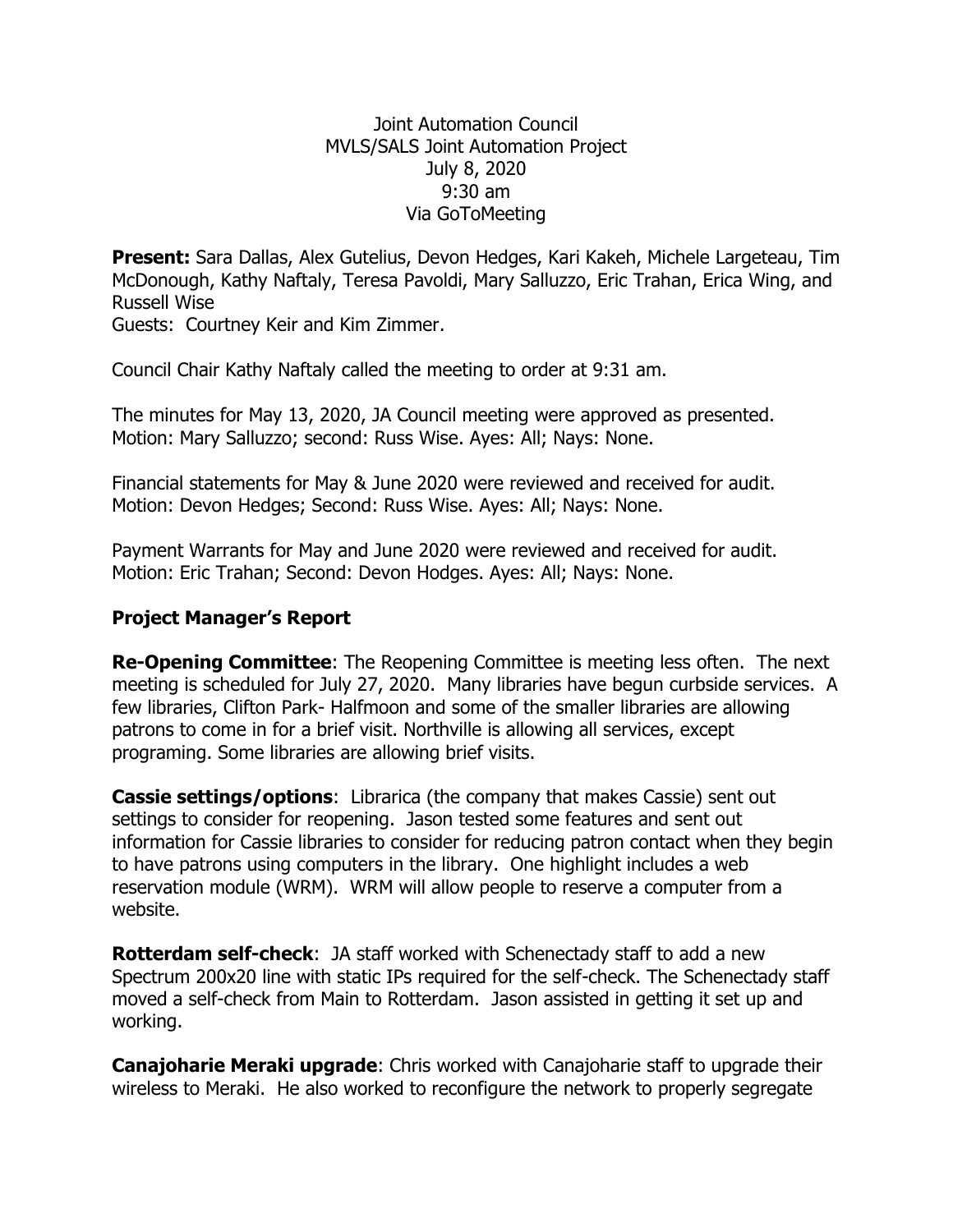their POS system from their wireless, cameras, etc. The only two remaining libraries without Meraki are St Johnsville and Fonda. Northville is upgrading Spectrum bandwidth to 200x20.

**PC orders**: It is taking a very long time to get the hardware due to COVID. JA staff are testing the images and will start contacting libraries about delivery once all of the work is completed. JA staff has been advised that supply chains are limited, and prices are higher. The plan is to hold off on a new order until the situation improves, hopefully in the fall. This information was shared with the member libraries.

**Hadley Luzerne Public Library**: The library has been re-chartered as a school district public library with the new name, Rockwell Falls Public Library. Polaris and eCard have been updated accordingly. The code will remain LUZ.

**Upgraded internet connection at SALS for JA service**: After a few tries, the cutover to FirstLight Fiber was completed on 6/29. Everything is working as expected. The bandwidth went from 25M fiber to 100M fiber. There is now a second connection for staff devices. There was no increase in costs, but the bandwidth is higher, which is needed for increased cloud services.

**Backup Appliance**: The current backup server is at the end of the warranty, and it was decided to replace it with a Barracuda Backup Appliance instead of a Windows server. We have thirty days to evaluate the appliance. The current setup uses a Windows Server, stores one copy onsite on the server, then we push those to tape, and a JA staff person drives the tapes to the Saratoga Springs Public Library for offsite storage. A JA staff person needs to go to SALS on holidays to change tapes. Diane R went daily to SALS to change tapes when the SALS building was physically closed for COVID. There will be onsite backups to the appliance and then push backups to the cloud for offsite. Switching will eliminate the need for JA staff to take tapes to the Saratoga Springs Public Library daily, to go into SALS on holidays and eliminate the need to replace the tape drive. The five-year maintenance includes free hardware replacement after five years. The cloud storage contract is five years, and the five-year cost is \$10,000 (which was paid upfront) vs. the estimated cost of \$15,000 to replace servers and tapes drives every five years.

**Acquisitions Year-End processing**: This has been completed for libraries with fiscal years ending May 30 and June 30.

## **Committee Reports**

Finance: No report. Eric reported that a budget will need to be drafted in September. There will be a 3% increase in fees. Policy: No report. PAC Steering: No report.